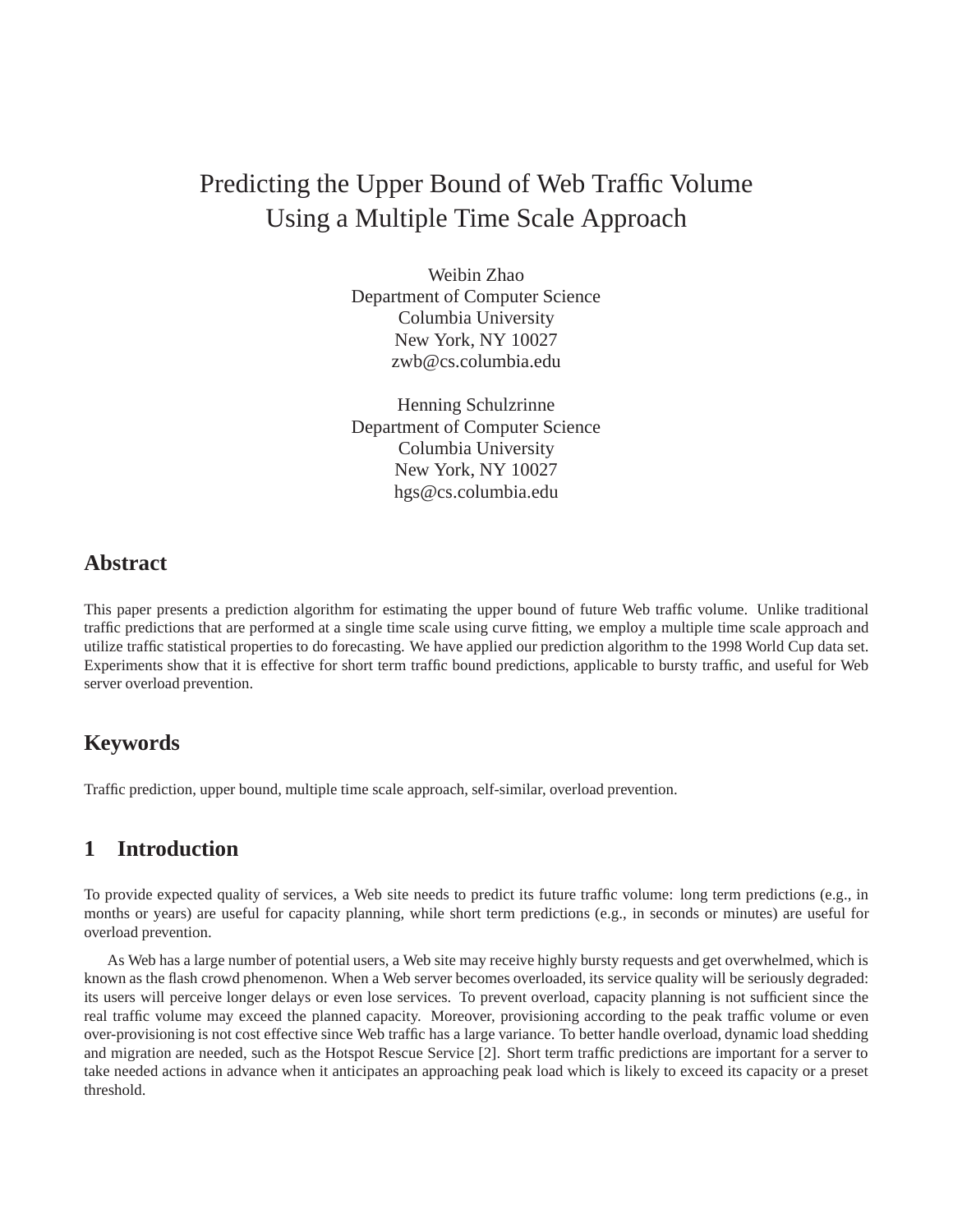Note that for overload prevention, we only need to predict an upper bound of the future traffic volume. More precisely, whether the future traffic volume will exceed the server's capacity or a preset threshold. As long as the future traffic volume is below the predicted bound, the exact volume does not matter much here. Also note that for overload prevention, over-prediction has a less penalty than under-prediction because a false alarm only incurs unnecessary overheads, but a miss prediction of an excess traffic can cause the server being overloaded.

In this paper, we describe a prediction algorithm for estimating the upper bound of future Web traffic volume. We employ a multiple time scale approach by using traffic information at a smaller time scale to forecast traffic volume at a larger time scale. Furthermore, we utilize traffic statistical properties other than curve fitting to do forecasting. The rest of this paper is organized as follows: we give the motivation in Section 2, describe our prediction algorithm in Section 3, discuss the parameter selection in Section 4, present experiment results in Section 5, and conclude in Section 6.

#### **2 Motivation**

Traditionally, traffic predictions are carried at a single time scale using curve fitting. A difficult issue here is to choose the right number (denoted as  $N_h$ ) of history intervals used for predictions: if  $N_h$  is too large, then predictions are based upon less relevant information in history, whereas if  $N_h$  is too small, then predictions are made from incomplete information; both cases lead to poor predictions. Usually better predictions can be achieved by varying  $N_h$  dynamically, but it is hard to derive the correct  $N_h$ .

To avoid the trouble of choosing  $N_h$ , we seek a new approach to traffic predictions by only using traffic information in current interval. More specifically, we try to correlate how traffic changes within current interval at a smaller time scale (e.g., one tenth of current time scale) with that at current time scale. Previous work on self similarity [3] has shown that statistical correlations exist for Web traffic at different time scales. From a first look, it seems that self similarity is not useful for traffic predictions since it is a property for stationary processes, whereas predictions are more useful when traffic volume changes quickly and dramatically. A careful re-consideration reveals that no matter how quickly a traffic changes, at sufficiently small time scales, the change between adjacent intervals will be small. Equivalently, we can regard the mean of traffic volume in adjacent intervals as unchanged and the real change as variability. Note that for three consecutive intervals:  $I_1$ ,  $I_2$ , and  $I_3$ , we can view that  $I_1$  and  $I_2$  have the same mean  $\mu_{1,2}$ , and  $I_2$  and  $I_3$  have the same mean  $\mu_{2,3}$ ; but  $\mu_{1,2}$  and  $\mu_{2,3}$  can be unequal (i.e.,  $I_1$  and  $I_3$  can have different means). In this way, we can perform predictions by utilizing self similarity within two adjacent intervals at sufficiently small time scales. A good fit here is that self similarity is measured in terms of statistical correlations between two different time scales, which are just what we need to predict the upper bound of future traffic volume.

#### **3 Prediction Algorithm**

We formulate our prediction problem as follows: given a time scale  $T$  (such as 100 seconds), we want to predict the upper bound of traffic volume in next interval based on traffic information in current interval. Note that the length of each interval is T. Let  $v_c$  and  $v_{c+1}$  denote the traffic volume in current interval  $(I_c)$  and next interval  $(I_c+1)$ , respectively, and  $d_c$  denote the difference between  $v_{c+1}$  and  $v_c$  (i.e.,  $v_{c+1} = v_c + d_c$ ). If we can find an upper bound (denoted as  $b_c$ ) of  $d_c$ , then we can estimate that  $v_{c+1} < v_c + b_c$ . In other words, predicting an upper bound for  $v_{c+1}$  is equivalent to estimating  $b_c$ . Next we show using statistical properties and self similarity to estimate  $b_c$ .

Let random variable  $D(T)$  denote the difference of traffic volume between adjacent intervals at time scale T, and  $\mu(T)$  and  $\sigma(T)$  denote the mean and standard deviation of  $D(T)$ , respectively. If assuming that  $D(T)$  follows normal distribution, we can estimate the bound of  $D(T)$  using  $\mu(T)$  and  $\sigma(T)$ . For example, since about 95% samples of  $D(T)$  fall into the range of  $[\mu(T) - 2*\sigma(T), \mu(T) + 2*\sigma(T)]$ , we can say that a sample of  $D(T)$  will be less than  $\mu(T) + 2*\sigma(T)$  with more than 95% probability. In order to derive  $b_c$ , we divide  $I_c$  into n equal sub-intervals with length of  $T' = T/n$ , and look at  $D(T')$  in these *n* intervals. With a sufficient number of samples (e.g.,  $n \ge 10$ ), we can have an estimation for  $\mu(T')$  and  $\sigma(T')$ . If assuming that the traffic is self-similar with Hurst parameter H within the period of  $I_c$  and  $I_{c+1}$ , then we have  $\mu(T) = n^H * \mu(T')$ , and  $\sigma(T) = n^H * \sigma(T')$ . With  $\mu(T)$  and  $\sigma(T)$ , we can estimate  $b_c$  as  $\mu(T) + 2 * \sigma(T)$ . Note that here we choose  $\mu(T) + 2 * \sigma(T)$ rather than  $\mu(T) + 3 * \sigma(T)$  mainly because we want to have a closer upper bound estimation to avoid unnecessary false alarms. Also note that since our prediction is based on statistical properties, the predicted upper bound is correct only with a high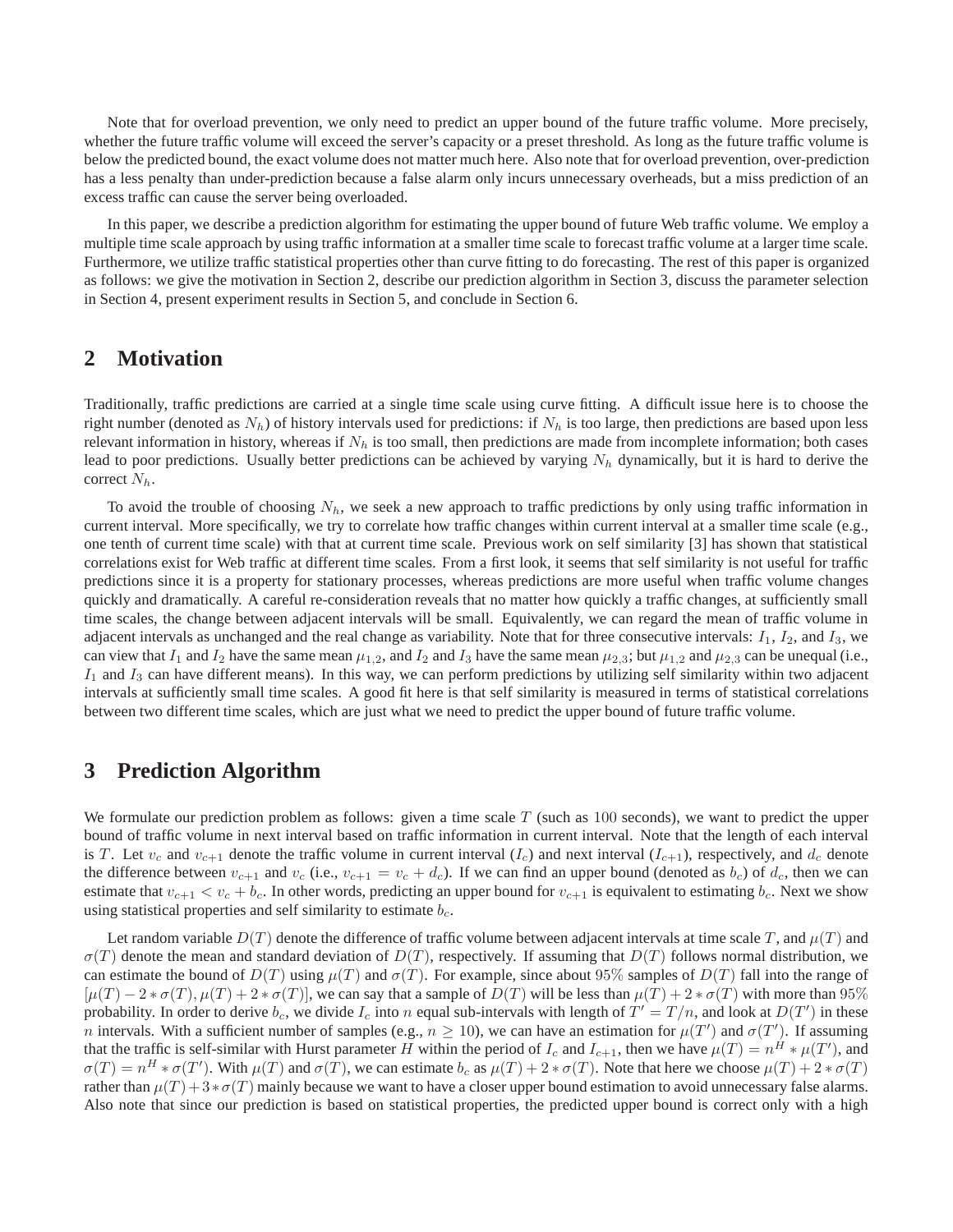probability.

### **4 Parameter Selection**

Several parameters affect the prediction performance. The first one is the prediction interval  $T$ . As we use self similarity to derive statistical correlations between two different time scales, the mean of traffic volume should be roughly unchanged within the period of  $2 \times T$ . Usually T should not exceed 100 seconds. The second parameter is the scaling factor n between the two different time scales T and T'. As this parameter decides the number of samples in time scale T' used for deriving statistical properties, n should be no less than 10. The third one is the Hurst parameter  $H$ . Since we do not know the correct  $H$  in advance, and using a larger  $H$  tends to over estimate whereas using a smaller  $H$  tends to under estimate, the general guidances are as follows: (1) the burstier the traffic, the larger  $H$  [4]; (2) a right  $H$  will result in roughly the same prediction performance when n changes; and (3) use a little bit larger H if not sure, usually in the range of  $[0.8, 0.9]$ .

#### **5 Experiment Results**

To evaluate our prediction algorithm, we apply it to the 1998 World Cup data set [1], which includes 1.35 billion requests made to 30 servers at four different regions during a period of 92 days. We run our prediction algorithm for three servers on three days. The three chosen servers are server5, server41 and server64, which are selected from three different regions since servers in the same region have very similar traffic curves. The three chosen days are June 29 (day65), July 7 (day73) and July 8 (day74), which are among the busiest days in the data set. In each day, we choose a period of three hours that includes a dramatic traffic spike.

We carry experiments in three steps. For preparation, we calculate the number of requests at the following time scales (in second):  $1, 2, 5, 10, 12, 15, 18, 20, 30, 40, 50, 60, 100, 120, 150, 180, 200, 300, 400, 600$ . In different experiments, we vary  $T$ ,  $n$  and  $H$  to evaluate their effects on predictions. After each experiment, we calculate the percentage of prediction intervals in which the real traffic volume fall below the predicted upper bound.

In the first experiment, we fix  $n = 10$  and  $H = 0.85$ , but vary T from 10 to 600 seconds. We get consistent prediction performance across all nine different server-day combinations. For clarity, we only show the results for the three servers on day74 in Figure 1. As we anticipate, prediction performance changes as T increases: around 95% when  $T \le 100$  seconds, slowly degraded to around 90% when  $T \in (100, 200)$  seconds, and down quickly when  $T \ge 200$  seconds. We show the detailed prediction results for server41 on day65 in Figure 2.

Since the finest time scale in the data set is 1 second, and a good prediction interval  $T \le 100$  seconds, we have  $n \in [10, 100]$ . In the second experiment, we fix  $H = 0.85$  and  $T = 100$ , but vary n. We predict using  $n = 10, 20, 50, 100$ , respectively, and get roughly the same results. For example, for server41 on day65, the three predictions using  $n = 10, 50, 100$  all have a 97.2% performance, while the prediction using  $n = 20$  has a 96.3% performance with just one more miss prediction. This validates that with a right H, predictions using different n (within a certain range) are roughly equivalent, and that  $H = 0.85$  appears to be the right value for this data set.

In the last experiment, we fix  $T = 100$ , but vary n and H. This is to determine a right H based on the following property: increasing  $n$  will raise the prediction performance if we are using a larger  $H$ , but lower the prediction performance if we are using a smaller  $H$ .

### **6 Conclusion**

In this paper, we described a prediction algorithm for estimating the upper bound of future Web traffic volume, in which we employ a multiple time scale approach and utilize traffic statistical properties to do forecasting. We evaluated three algorithm parameters and showed that our algorithm is simple, effective for short term traffic bound predictions, applicable to bursty traffic, and useful for Web server overload prevention.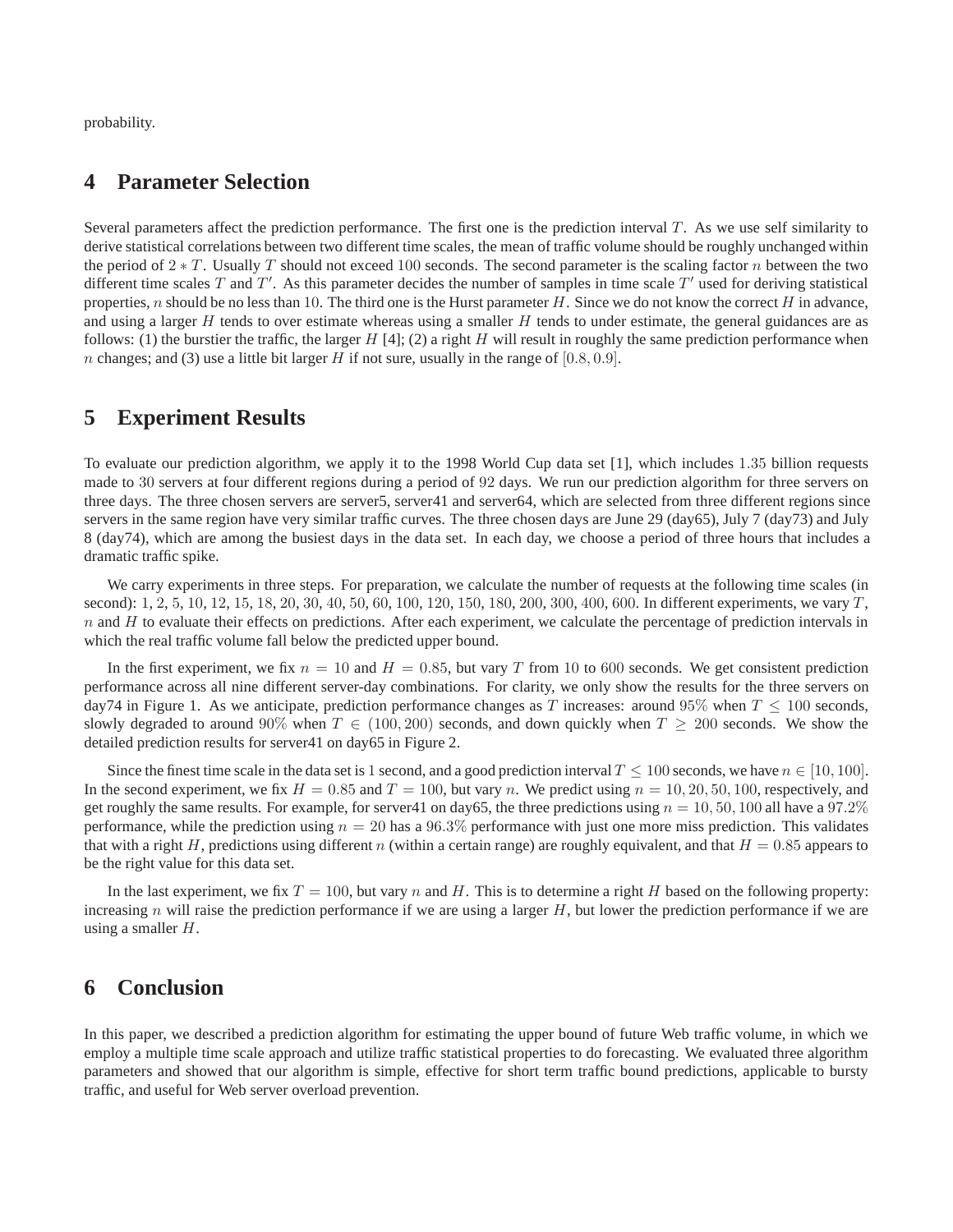

**Figure 1: Prediction performance for day74**



**Figure 2: Detailed prediction results for server41 on day65**